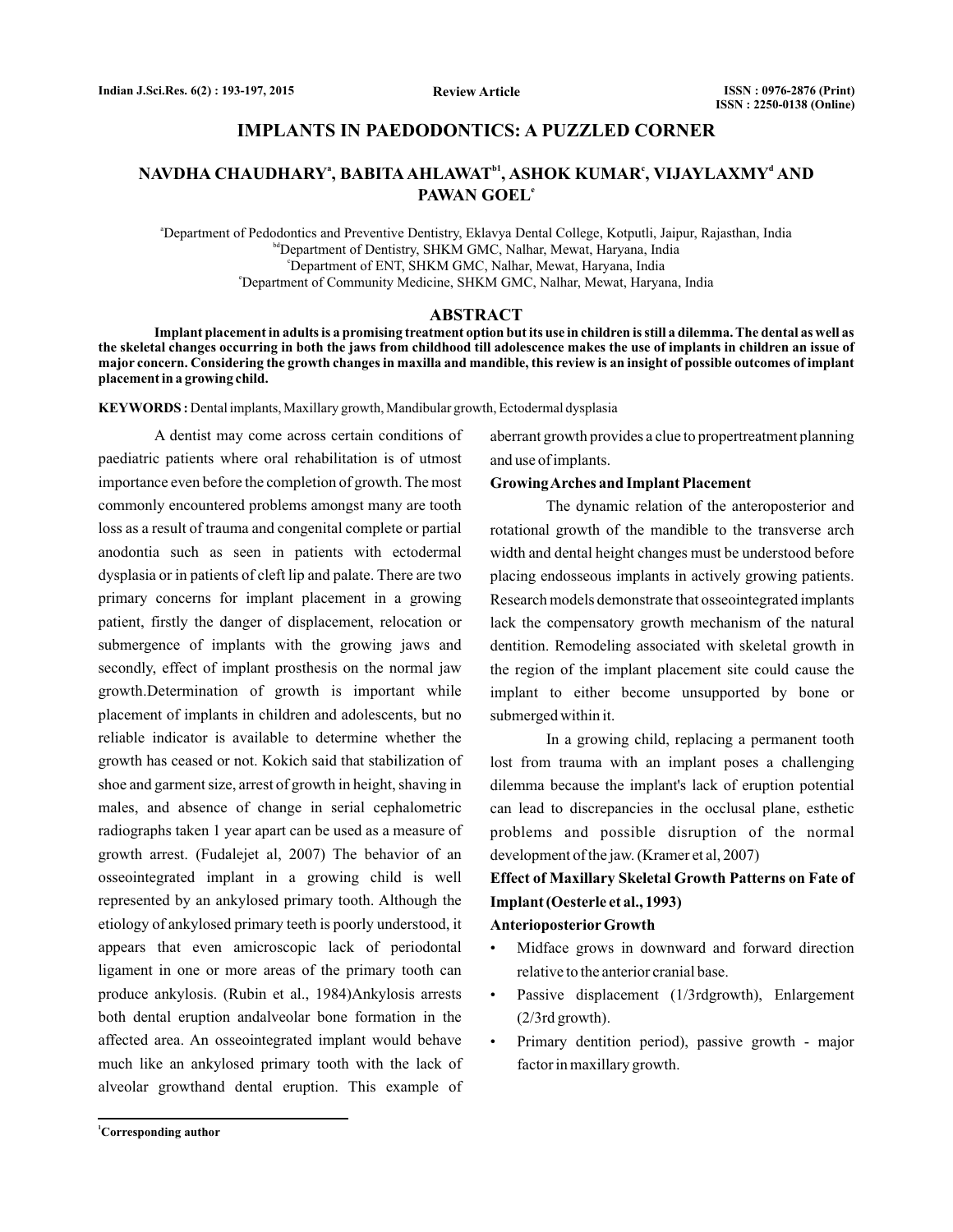- Less important as the anterior sutures of the cranial base close.
- Much of the anterior surface of the maxilla is resorptive whereas new bone is added on the posterior and superior anterior cranial suturalattachments .

## **Implications on Implant Placement**

• Anterior maxillary implants placed in a growing child risk losing bony support through resorption of the labial cortex.

## **Transverse Growth**

- Mid palatal suture of maxilla enables mid face to synchronize its lateral growth.
- Growth of the median suture accelerates at puberty most significant factor in transverse growth of maxilla.
- Greater in posterior region as compared to anterior region.
- This results in mutual transverse rotation of two halves of maxilla.

## **Implications on Implant Placement**

- Implants placed either side of an active midpalatal suture will separate with growth.
- If implant structure crosses midpalatal suture, it may limit or even restrict transverse growth.

#### **Vertical Growth**

• Alveolus increases in height by apposition on its occlusalaspect, it is simultaneously decreased by resorption at nasal floor.

#### **Implications on Implant Placement**

• Any posteriorly positioned implants placed in a young child may become significantly submerged and even be translated into the maxillary antrum as a result of growth. **Effect of Maxillary Dental Growth Patterns on Fate of Implant (Oesterle et al., 1993)**

## **Anterioposterior Growth**

- Arch circumference decreases a small amount during growth whereas arch length also decreases slightly with emergence of first permanent molar.(Moyers et al, 1976 and Moorrees et al, 1969)
- As the maxillary incisors erupt arch length increases a small amount but then decreases as the primary molars are lost, hence the net result is that the arch length is shorter at 18 years of age than at 4 years.
- Teeth move within the arch relative to each other, there is a change in the position of the entire maxillary dentition also, a significant mesial shift is seen relative to the body of the maxilla.
- Arch dimensions continue to change even after the eruption of the permanent dentition.

## **Implication on implant placement**

- The implant and theassociated dentition are unable to move mesially with the changes in growth, this causes disturbance in alignment and occlusion as well.
- Care must be taken to avoid placing the maxillary implant before the eruption of the permanent teeth.

## **Transverse Growth**

- Once erupted many permanent teeth do not maintain a fixed position.
- Dental width changes very little with the primary dentition while a significant change in arch width occurs with the eruption of the permanent teeth.
- Females growth nearly completed by 15 years.
- Males continue to grow until 17-19 years.

## **Implications on Implant Placement**

• Placement in adolescent males must be delayed longer than in adolescent females to allow the substantial completion of growth.

## **Vertical Growth**

• Increase in alveolar height continues with eruption of permanent incisors, however there is with remodeling of bone during eruption of permanent teeth combined with downward and forward growth of nasal spine.

• Changes in the height of the palate partially reflect the increase in alveolar height.

Implications on implant placement

• An implant would become embedded in bone with changes in the vertical height.

**Effect of Mandibular Skeletal Growth Patterns on Fate of Implants (Cronin et al., 1994)**

## **Anterioposterior Growth**

- Mandible lengthen exclusively by posterosuperior growth of condyle as well as by posterior growth of ramus.
- Increasing prominence of chin during adolescence seen primarily in males, is not much as a result as of appositional growth at chin as it is of resorption.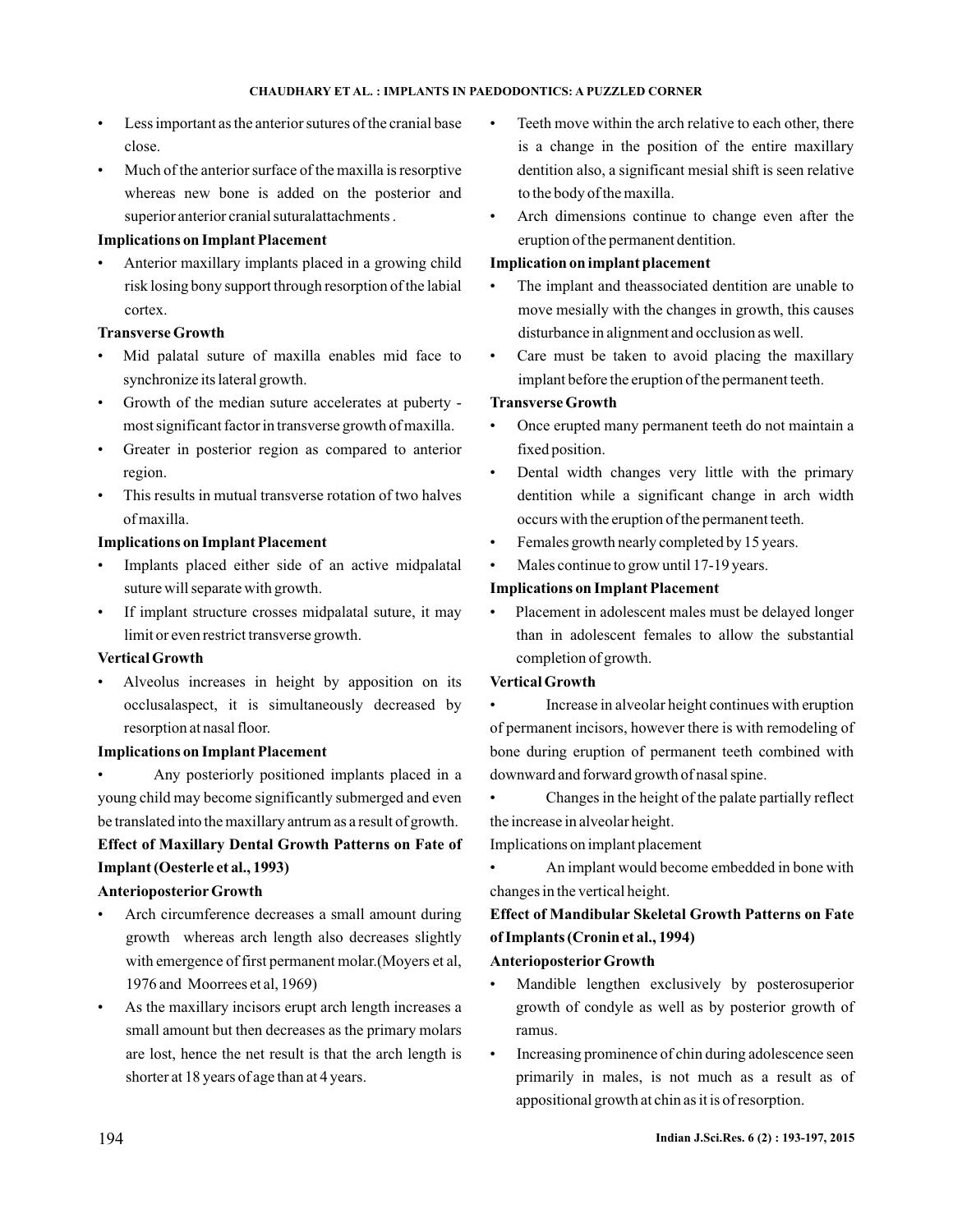#### **CHAUDHARY ET AL. IMPLANTS IN PAEDODONTICS: A PUZZLED CORNER :**

- To accommodate the eruption of the molars, the body of the mandible increases in length by resorption on the anterior aspect of the ramus and by deposition on the posterior aspect, concurrently the ramal height increases 1 2 mm per year. (Rilo et al, 1979)
- The posterior width of mandible increases by virtue of its V configuration following Enlow's V principle, symphyseal suture ceases to be a growth area prior to eruption of primary teeth as it fuses by one year of age.
- As a result mandibular anterior width stabilizes relatively early and only increases slightly by appositional growth.
- The mandible tends to grow downward and forward and the chin becomes more prominent with time as a result of resorption of the labial cortex above the chin point.
- The mandible grows in length as the ramus is extensively remodeled.

#### **Implications on Implant Placement**

- Successful implants in the mandible are also favored by the lack of a complicating suture. Because the symphyseal suture begins to close within months of birth, there is no danger of implant surgery traumatizing a growth site and little possibility that a prosthesis placed across the midline could limit transverse growth.
- Mandibular midline implants, therefore, have a better prognosis in a young patient than those placed in other areas of the mandible.

#### **Rotational Growth**

- Mandible exhibits a rotational pattern as it grows in relation to maxilla.
- This result in forward rotation of the mandible with the centre of rotation either being in the centre of the condyle, at the incisal edges of the mandibular anterior teeth or in the region of the mandibular pre molars.
- When the condyle grows vertically the vertical growth in the ramus exceeds that of the symphyseal area.
- The net effect of this rotational pattern of growth is to upright the ramus, flatten the mandibular plane and decrease the gonial angle which is greater in infants and obtuse and about 175 degree and then decreases progressively as muscle finds insertion.

#### **Implications on Implant Placement**

• Implants or the ankylosed teeth would be carried inferior with the rotation of the mandible making them more prone for submergence within the alveolar process.

# **Effect of Mandibular Dental Growth Patterns On Fate of Implant (Cronin et al., 1994)**

#### **Arch Length Growth**

- As permanent incisor erupt there is generally little or no change in mandibular arch length.
- Additional arch length changes occur as mandible grows, amount of change varying with direction of growth.

#### **Implications on Implant Placement**

- The mandible has a V configuration, posterior teeth naturally erupt at ever-increasing widths.
- The distance between teeth can increase to coordinate with increase in maxillary width, but this occurs by alveolar remodeling and is usually not dramatic.
- For this reason, an implant is not likely to be esthetically or functionally malpositioned because of increase in arch length.

#### **Transverse Growth**

Intercanine width increases as permanent central incisors erupt and replace their antecedents and wedge primary canines laterally and distally into primate space.

#### **Implications on Implant Placement**

- The symphyseal suture closes within months of birth.
- There is little possibility that prosthesis across the midline could limit transverse growth.
- Mandibular midline implants, thus, have a better prognosis in a young patient than those placed in other areas of the mandible.

#### **Vertical Growth**

- The dental height of the incisor and the molar increases in a similar pattern throughout growth.
- The permanent incisor re establish the dental height of the exfoliated primary teeth by the age of 9 years, while at the same time the first permanent molars reach the level of the primary molars.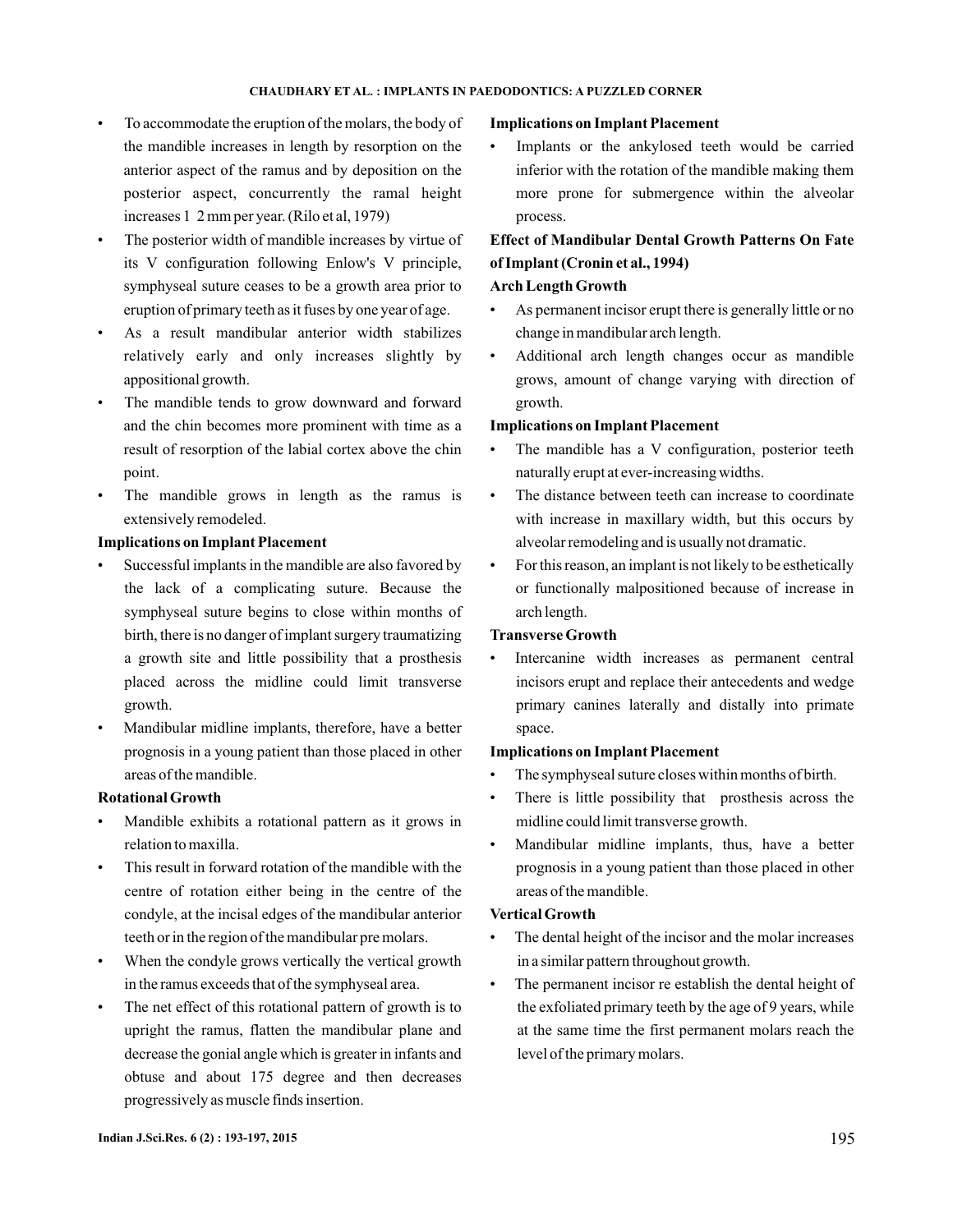#### **CHAUDHARY ET AL. IMPLANTS IN PAEDODONTICS: A PUZZLED CORNER :**

#### **Implications on Implant Placement**

• Prosthesis design must allow for the average increase in dental height of 5 to 6 mm.

The burying of an implant because of occlusal alveolar bone apposition is possible in both the posterior and anterior segments.

# **Recommendations of Implant Placement in Growing Patients**

**Maxilla** Whenever possible, implant placement should be delayed until age 15 for girls and age 18 for boys. Implants placed after these ages have the most predictable prognosis. The parents and patient must be fully informed that implants placed before these ages may not be "permanent" and may have to be reimplanted. If implants are deemed necessary in a child, care must be taken during implant placement and subsequent prosthesis design. Although the primary area of concern is the midpalatal suture of the maxilla, the growing patient who has received an implant in either arch must still be monitored closely to assure that the implant remains functional and does not disturb growth. (Cronin et al, 1994)

Delay implant placement until skeletal growth is complete. In anodontic child, implant placement in the posterior could be considered under well planned conditions. Rigid transpalatal prostheses in the prepubertal or early pubertal patient should be avoided to allow unrestricted transverse maxillary growth. Implants placed during the pubertal period have a greater likelihood of success, but still less than the postpubertal or postgrowth implant.(Oesterle et al., 1993)

#### **Mandible**

One serious concern that limits the utilization of mandibular osseointegrated implants in growing children is the vertical eruption (and in some cases, angular change) of dental units. The burying of an implant because of occlusal alveolar bone apposition is possible in both the posterior and anterior segments. This condition could be exacerbated in both areas by an unfavorable rotational growth pattern. (Cronin et al, 1994)

#### **DISCUSSION**

One of the most common reasons for placing implants in growing patients physiologically is to preserve the bone, other reasons being esthetic considerations and psychological factors. The benefits of implants in growing patients are important to be measured against the concerns regarding their premature placement.Guckes et al, 1991in their study found that bone volume in children may not be sufficient for the placement of implants in ideal positions for prosthesis support. In the totally anodontic patients, the vertical and anterioposterior changes in alveolar development may not be as important as in the partially anodontic patient in whom considerable dental changes can be expected with growth.Cronin et al and smith et al(Cronin et al, 1994) documented the placement of endosseous implants in the anterior mandibular region as early as 5 years of age with positive treatment results. Prachar and Vaneek(Prachar et al, 2003) present the results of a 5 year study on the use of cylindrical or screw implants in adolescents of age 15-19 years. Regardless of the criterion used, the rate of success was always higher than 96% over the 5 years of study, whereas Shaw reported that the dramatic growth changes occurring in infancy and early childhood were not conducive to the maintenance of implants. Prosthesis remodeling as stated by Smith et al 1993 and Kearns et al, 1999 is an undesirable condition due to the repetitive need to lengthen the transmucosal implantto prosthesis ratios and the potential load magnification. According to Dietschi and Schatz,1997 and Mackie and Quayle, 1993, implant placement in children younger than 16 18 years must be avoided.

Bergendal et al., 1996 stated that implants must be placed when growth is almost complete, except for rare cases of total aplasia as in ectodermal dysplasia. Elsewhere, it has been recommended that treatment with implants must be delayed until the age of thirteen years, since an implant placed at the age of 7 or 8 may not be in favorable position at the age of 16 years. At the consensus conference on oral implants in young patients, it was agreed that implants should not be placed until growth and skeletal development is completed or nearly completed.